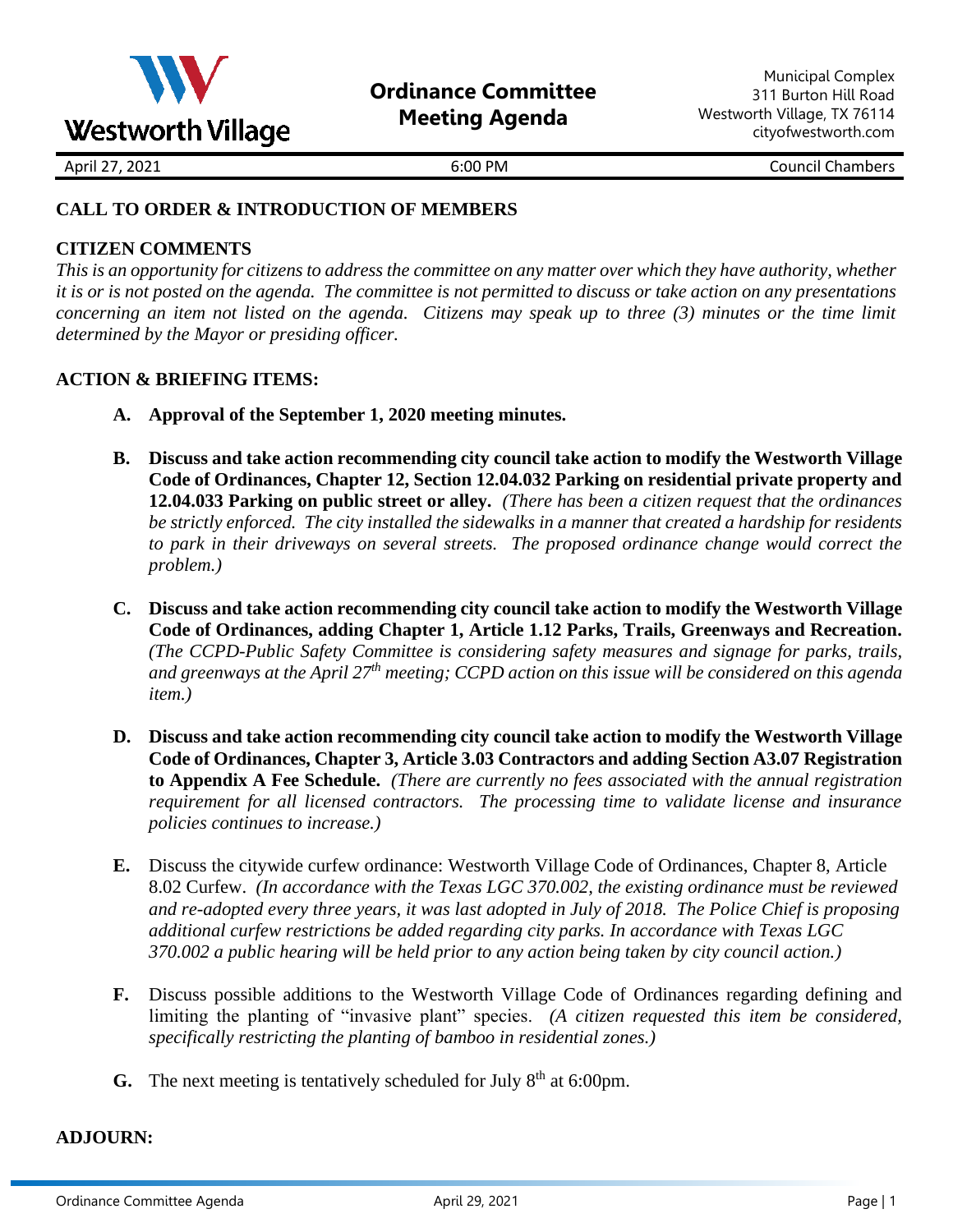*The committee reserves the right to retire into executive session concerning any of the items listed on this Agenda, whenever it is considered necessary and legally justified under the Open Meeting Act.*

*This facility is wheelchair accessible and handicapped parking spaces are available. Requests for accommodations for the hearing impaired must be made 48 hours prior to this meeting. Please contact the City Secretary's Office at (817) 710-2526 for assistance.*

*A quorum of the council may be present at this meeting; however, no council discussion or action will be taken. I certify that the above notice was posted on the bulletin board at the Westworth Village City Hall, 311 Burton Hill Road, Westworth Village, Texas, and City website, on this, the 26 th day of April 2021, by 5pm, in accordance with Chapter 551 of the Texas Government Code.* 

**\_\_\_\_\_\_\_\_\_\_\_\_\_\_\_\_\_\_\_\_\_\_\_\_\_\_\_\_\_**

**Brandy G. Barrett, City Secretary**

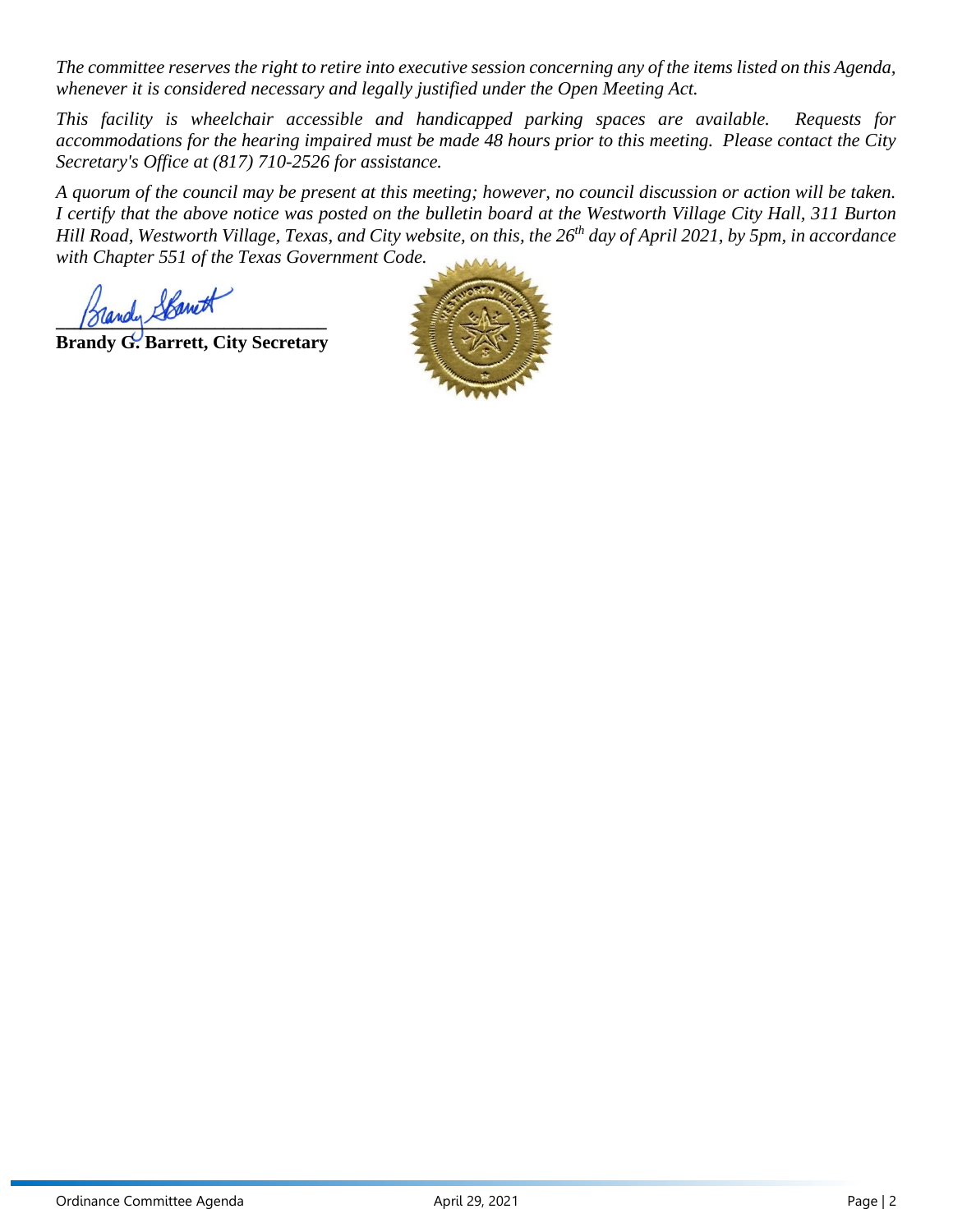

**Ordinance Committee Meeting Minutes**

Municipal Complex 311 Burton Hill Road Westworth Village, TX 76114 cityofwestworth.com

Tuesday, September 1, 2020 6:00 PM 6:00 PM Council Chambers

| <b>ATTENDEES:</b> | Rosa Mendez           | Chair                    |
|-------------------|-----------------------|--------------------------|
|                   | <b>Sharon Schmitz</b> | Member                   |
|                   | John Hendrix          | Member                   |
|                   | Michael Dingman       | Member                   |
|                   | Walt Feldman          | Member                   |
|                   | Phillip Poole         | Member                   |
|                   | <b>Brandy Barrett</b> | <b>City Secretary</b>    |
|                   | <b>Kevin Reaves</b>   | Police Chief             |
|                   | Nader Jeri            | <b>Building Official</b> |
|                   | L. Kelly Jones        | Mayor                    |
| <b>ABSENT:</b>    | Dani Briones          | Member                   |

### **CALLED TO ORDER at 6:00pm by Rosa Mendez.**

### **CITIZEN COMMENTS**

*This is an opportunity for citizens to address the committee on any matter posted on the agenda or over which the committee has authority. Citizens may speak up to three (3) minutes or the time limit determined by the presiding officer.* 

There were no citizen comments.

### **ACTION ITEMS:**

- A. Approval of the June 2, 2020 meeting minutes. **Motion to approve the minutes. MADE by** Phillip Poole. **SECOND by** Michael Dingman. **Motion passed** by a vote of 6 Ayes and 0 Nays.
- B. Discuss and make a recommendation to city council regarding the amendment of the Westworth Village Code of Ordinances, by adding a new article 3.08, "Water drainage, erosion, and sediment control" to chapter 3 "Building regulations", requiring a permit and an erosion and sediment control plan for certain landdisturbing activities; providing for requirements, review, inspection, enforcement of the plan and amending Appendix A, "Fee Schedule", setting the permit filing fee. *(On May 12th the City Council approved changes*  to require a controlled method of water disposal from roofs such as a rain gutter system on all new residential *dwellings. Their action did not include this same requirement for additions to existing residential dwellings and any roof structure modifications/alterations that require a building permit. On June 2nd the Ordinance Committee appointed a panel to review, this is the proposal of the panel, which has been reviewed by the city attorney.)*

**Motion to recommend the city council pass an ordinance amending the Westworth Village Code of Ordinances, by adding a ne**

**land-disturbing activities; providing for requirements, review, inspection, enforcement of the plan and** 

**.**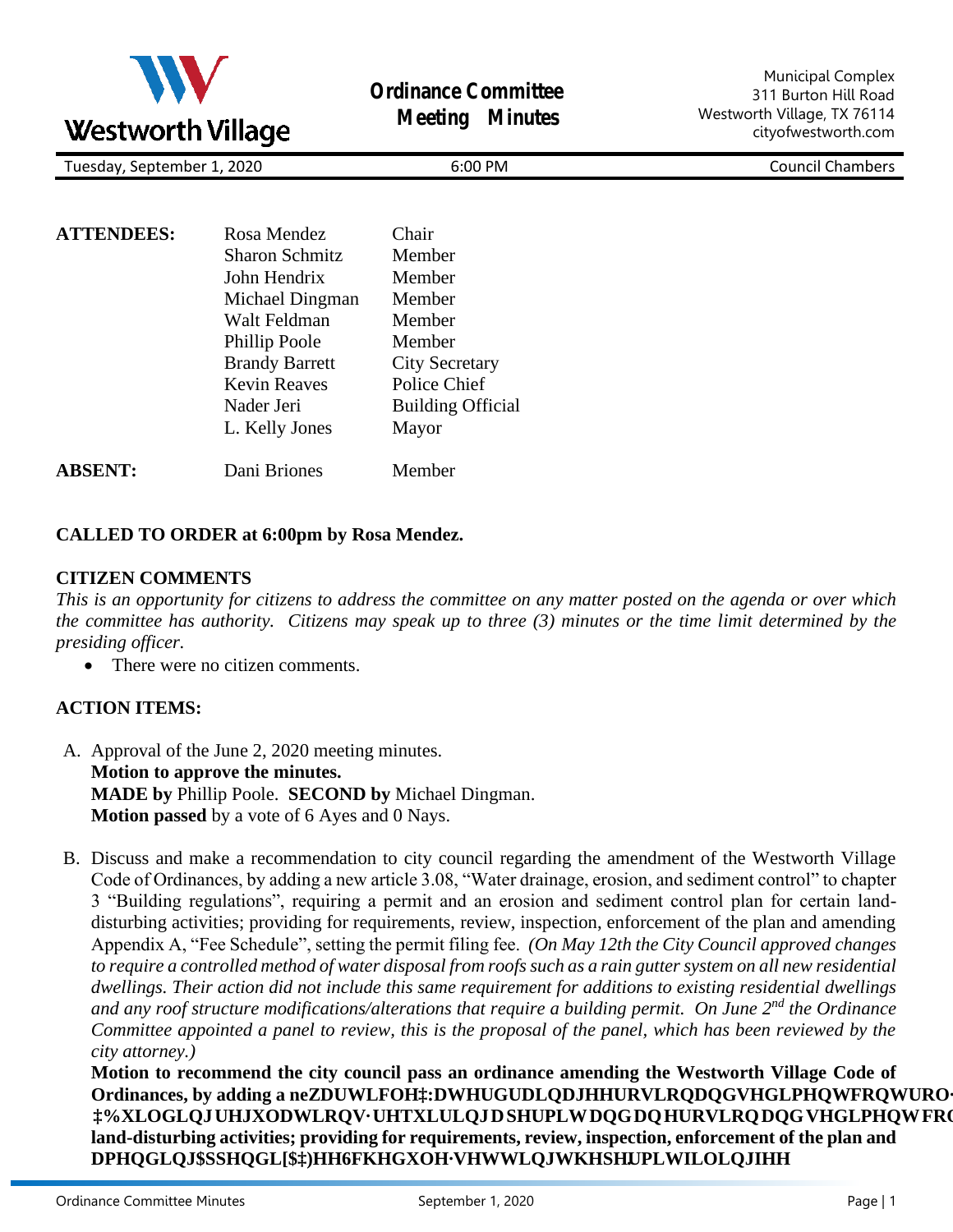**MADE by** Phillip Poole. **SECOND by** Michael Dingman **Motion passed** by a vote of 6 Ayes and 0 Nays.

### **BRIEFING ITEMS:**

C. The next meeting will be scheduled as needed.

\_\_\_\_\_\_\_\_\_\_\_\_\_\_\_\_\_\_\_\_\_\_\_\_\_\_\_\_\_\_\_\_\_\_\_\_

\_\_\_\_\_\_\_\_\_\_\_\_\_\_\_\_\_\_\_\_\_\_\_\_\_\_\_\_\_\_\_\_\_\_\_\_

**ADJOURNED at 6:31pm.** 

**MINUTES APPROVED on this, the 29th day of April 2021.** 

**Brian Libbey, Chair**

### **ATTESTED TO BY:**

**Brandy G. Barrett, TRMC** City Secretary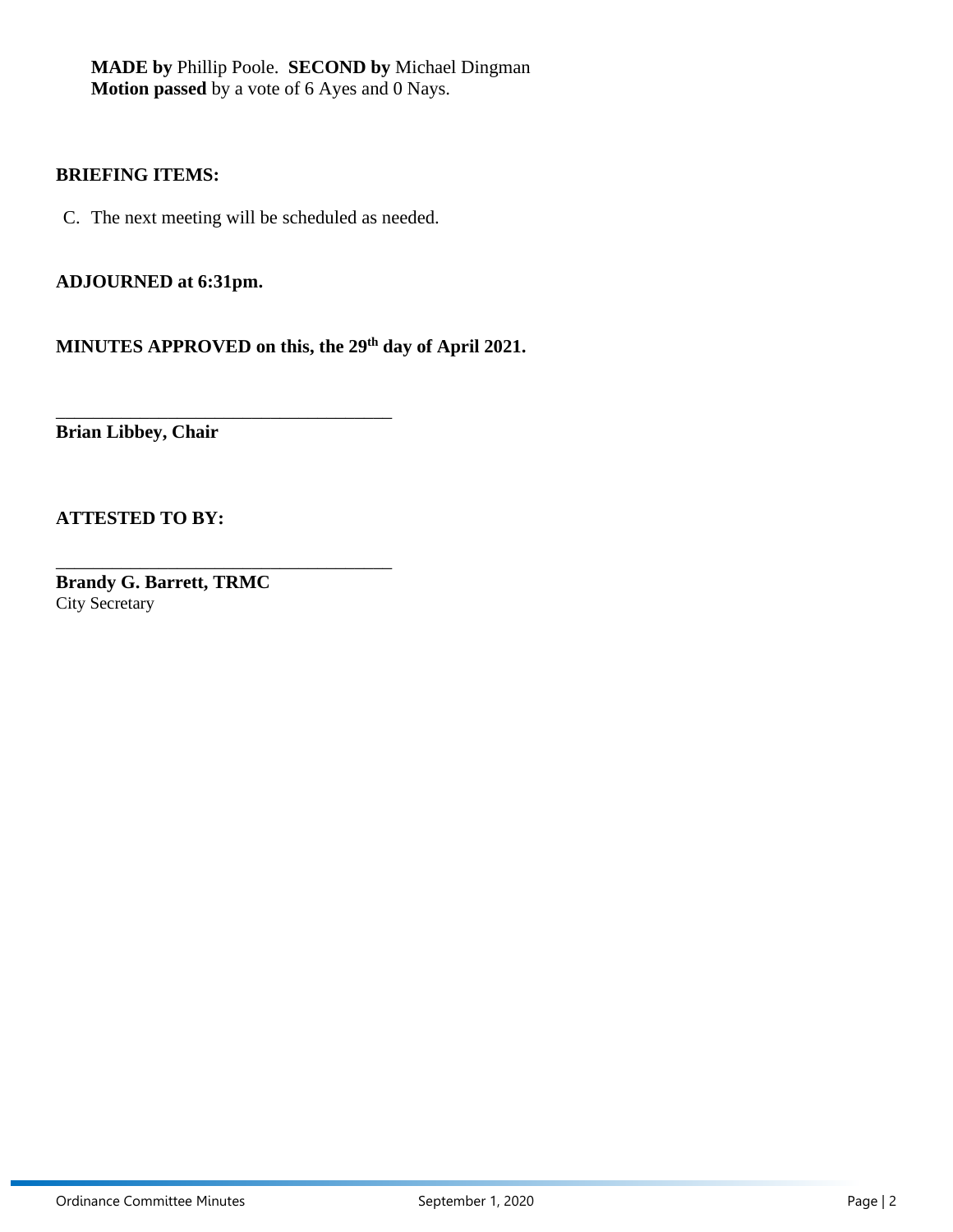

# **Staff Report Item B**

April 29, 2021 Council Chambers

#### **History:**

This item is being considered based on multiple concerns raised by a citizen regarding vehicle bumpers over hanging sidewalks. Since October of last year, multiply discussions, emails and meetings with the citizen regarding the spirit of the law and the hardships the city created on some properties due to the way the sidewalks were installed have taken place. Despite this information, the citizen continues to request the strict enforcement of the city ordinance that reads "in any manner."

Based on recent citizen comments on this issue, some property owners who have a hardship due to the installation of the sidewalks are concerned about parking in their driveways. This increases on-street parking, thereby narrowing passageways for first responders during an emergency.

#### **Research:**

Excerpt from § 545.302 Stopping, Standing, or Parking Prohibited in Certain Places of the Texas Transportation Code:

(a) An operator may not stop, stand, or park a vehicle:

- (1) on the roadway side of a vehicle stopped or parked at the edge or curb of a street;
- (2) on a sidewalk;
- (3) in an intersection;
- (4) on a crosswalk;
- (5) between a safety zone and the adjacent curb or within 30 feet of a place on the curb immediately opposite the ends of a safety zone, unless the governing body of a municipality designates a different length by signs or markings;
- (6) alongside or opposite a street excavation or obstruction if stopping, standing, or parking the vehicle would obstruct traffic;
- (7) on a bridge or other elevated structure on a highway or in a highway tunnel;
- (8) on a railroad track;  or
- (9) where an official sign prohibits stopping.

### **Staff recommendations to City Ordinances:**

Note highlighted items have been added, red-lined items are being removed.

#### **Sec. 12.04.032 Parking on residential private property**

(a) Parking is allowed on a driveway, provided it is not parked over the sidewalk. public sidewalks are not obstructed in any manner.

(b) No person shall park, or allow to be parked, any vehicle in a yard for a period of more than three (3) hours except in the rear yard on a surface of concrete, asphalt or pavers, hidden from view of adjacent yards and/or public streets and alleys by a privacy fence or covering structure, which is in compliance with the building and zoning code currently in effect.

(c) No vehicle shall be parked in such a manner as to present a hazard to persons or property.

(d) Farm equipment may be parked on residential private property on unimproved surfaces provided that the lot is one contiguous property greater than five acres and has documented agricultural use.

(e) Parking is not allowed on vacant lots unless in a driveway.

### **Sec. 12.04.033 Parking on public street or alley**

(a) Maximum distance from curb or edge of street. No vehicle shall be parked on a public street in such a way that any part of the vehicle or its load is located more than 90 inches from the curb or from the edge of the street except in the following allowed activities:

- (1) Any activities of the fire department, police department, or ambulance service.
- (2) Installation or maintenance of streets, water system, sewer system, or utilities.

(3) Service activities which are being performed in compliance with all local, state, and federal regulations. This would include, but not be limited to:

- (A) Transport services such as parcel delivery or furniture moving.
- (B) Plumbers, electricians, roofers, or other contractors while working on new or existing structures.
- (C) Deliveries and services as needed for new construction.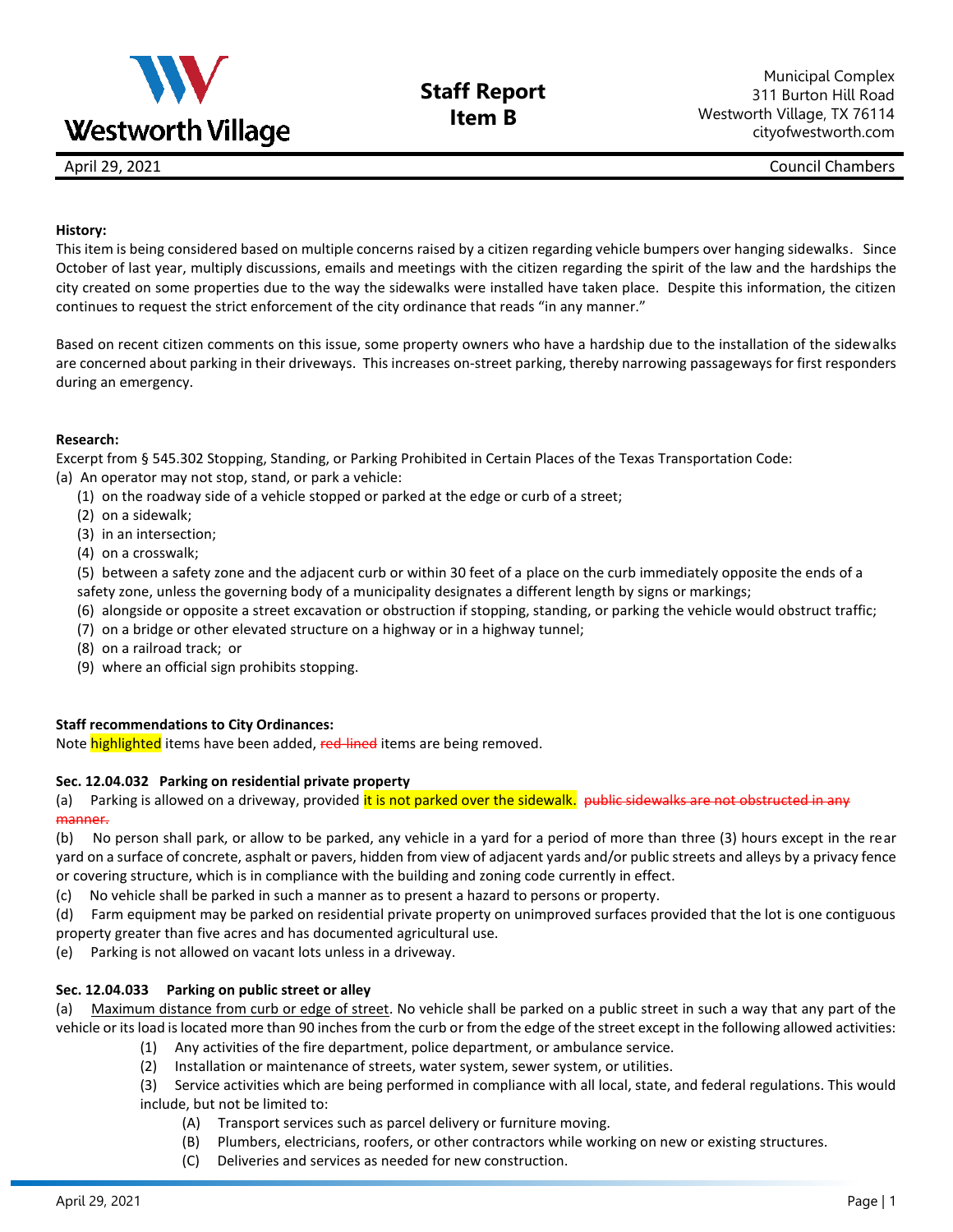(b) Vehicles with gross weight over 8,000 pounds. No vehicle which has a gross weight in excess of eight thousand (8,000) pounds shall be parked on a public street except during the time that is necessary for performing allowed activities as listed in (a) above.

(c) Obstructing traffic. No vehicle shall be parked on a public street in a manner that obstructs the flow of traffic on the street.

(d) Obstructing use of driveway. No vehicle shall be parked on a public street in a manner that obstructs normal use of any driveway except with the permission of the owner or person having control of the property. In any case where permission cannot be clearly established, no vehicle may be parked in such a manner.

(e) Obstructing use of a public sidewalk. No vehicle shall be parked in a manner that *impedes reasonable movement of pedestrians* on the sidewalk. fully or partially obstructs or fully prevents the or interferes with unencumbered use of a sidewalk, to which the public or a substantial group of the public has access; this includes areas of driveways that connect public sidewalks.

(f) Obstructing alley entrance or exit. No vehicle shall be parked on a public street in a manner that obstructs normal entrance to or exit from any opening of any alley.

(g) Parking on or across curb. No vehicle shall be parked on a public street with any part of the vehicle resting upon or across a curb.

(h) Hazardous parking. No vehicle shall be parked in such a manner as to present a hazard to persons or property.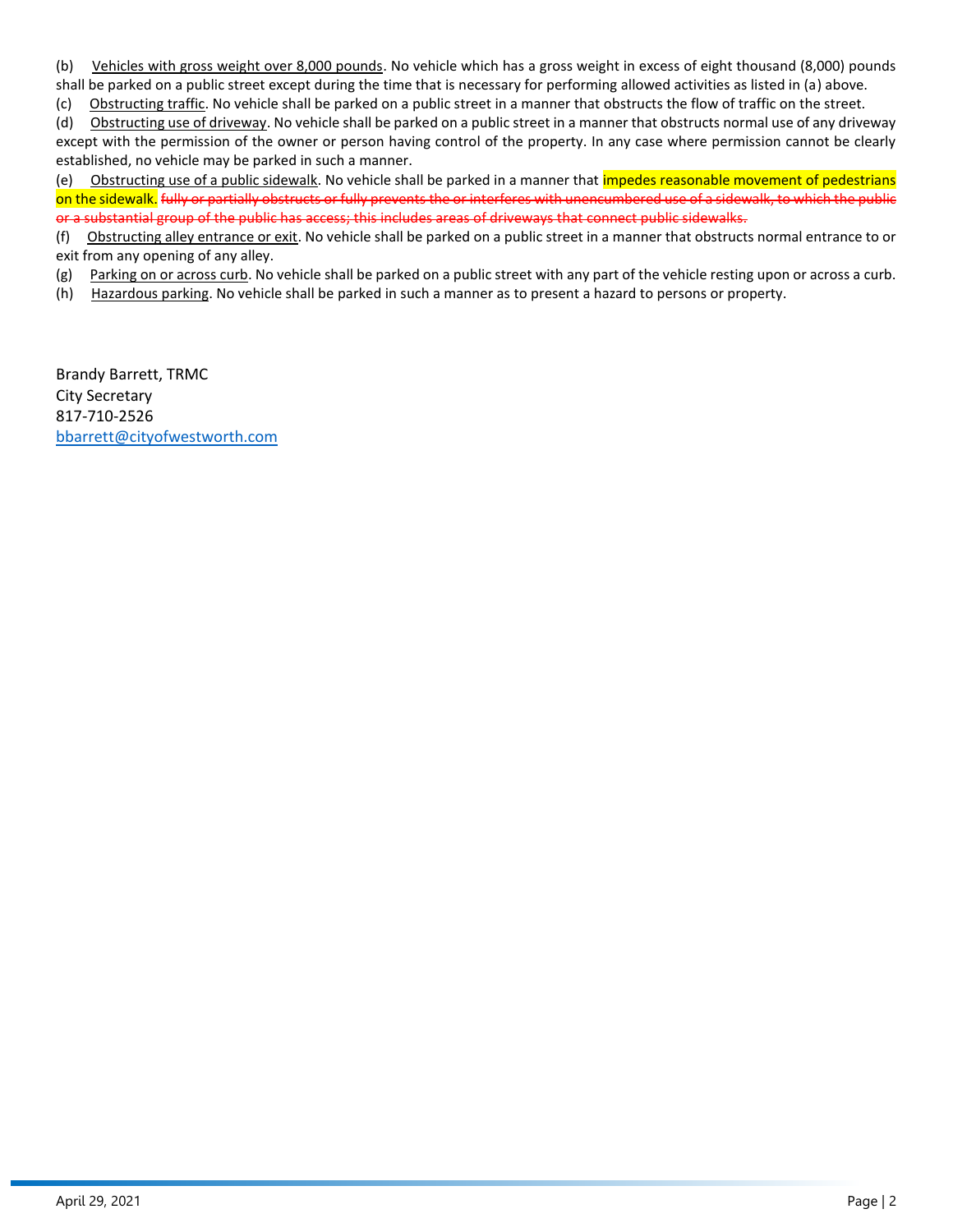

**Staff Report Item C**

Municipal Complex 311 Burton Hill Road Westworth Village, TX 76114 cityofwestworth.com

April 29, 2021 **Council Chambers** 

### **History:**

With the completion of the citywide trail system and the addition of Melva Campbell Park, the CCPD-Public Safety Committee is meeting on April 27<sup>th</sup> to discuss safety recommendations for parks, trails and greenways. Based on their discussions, the staff will propose the addition of a new article in the ordinances.

#### **Research:**

Multiple area cities have ordinances and curfews in place for parks and recreational areas. This includes the following topic areas:

- 1. Alcoholic beverages
- 2. Motor vehicles
- 3. Fees for use
- 4. Horses
- 5. Firearms
- 6. Fireworks
- 7. Pets
- 8. Camping
- 9. Hours of operation
- 10. Curfews
- 11. Special events/permits
- 12. Enforcement procedures for children and responsibilities of parents/custodians
- 13. Littering
- 14. Sign restrictions
- 15. Prohibited activities (damaging, adding, cutting, marking or removing: trees, plants, rocks, benches, equipment, catching/releasing wild animals… )

As an example, the City of Pampa's Parks and Recreations ordinance is included with this report. Some of the items could be considered, and some are not applicable based on the different recreational opportunities. It is being provided as food for thought…

**Staff recommendations will be dependent upon the CCPD-Public Safety meeting, and this item may require additional research and drafting prior to the Ordinance Committee taking any action.**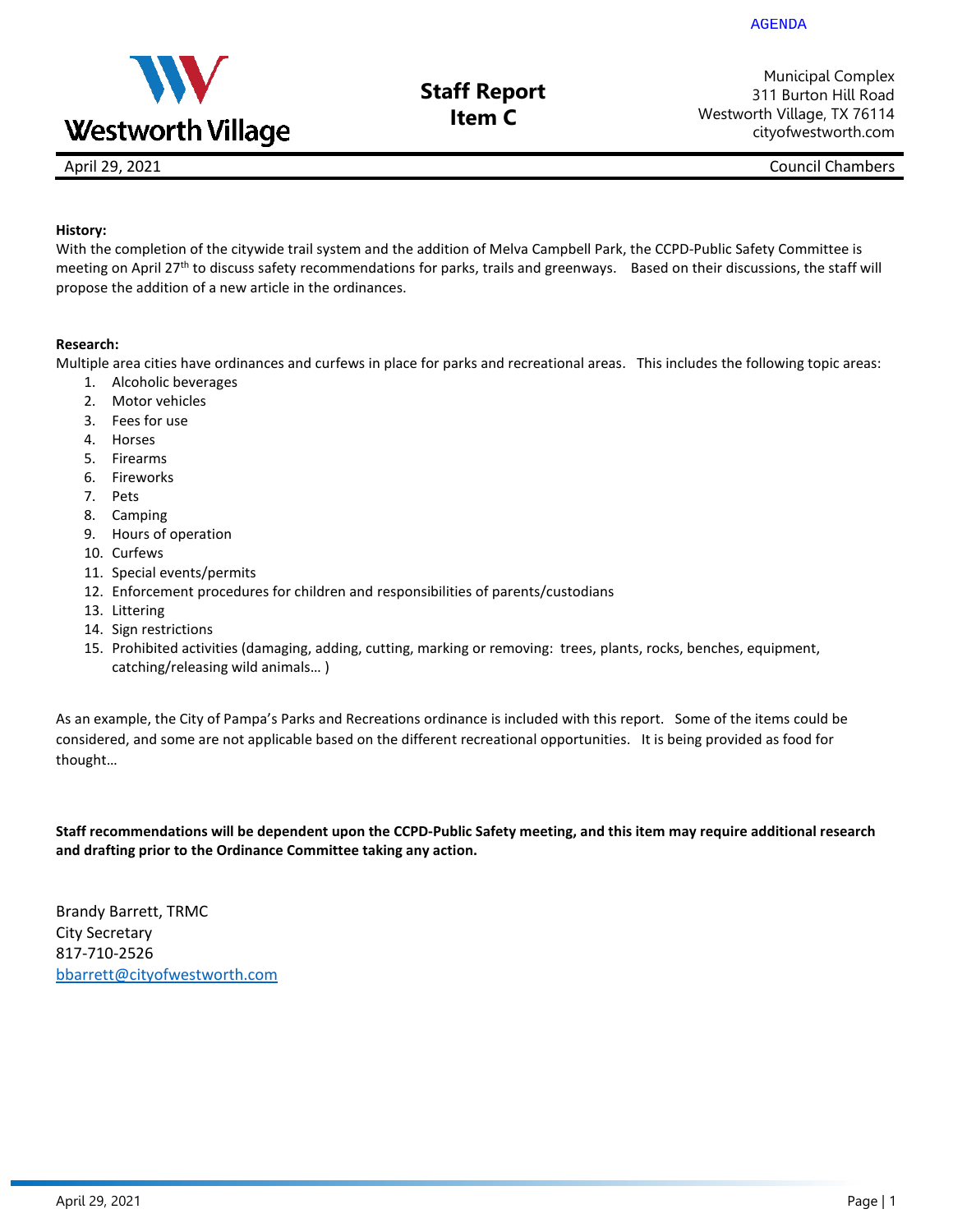### **PAMPA TEXAS CODIFIED ORDINANCES:**

### **ARTICLE 1.09 PARKS AND RECREATIO[N](https://z2codes.franklinlegal.net/franklin/DocViewer.jsp?doccode=z20000015&z2collection=pampa&showInToc=false#z2Code_z20000015)\* Division 1. Generally**

# **E** Sec. 1.09.001 Alcoholic beverages

(a) As used in this section, the following definitions will apply:

*Alcoholic beverage*. Alcohol, or any beverage containing more than one-half of one (1) percent of alcohol by volume, which is capable of use for beverage purposes, either alone or when diluted.

*Open container*. Includes bottles or other containers of alcoholic beverage which have had the seal broken but have the cap or lid on the container and shall also include containers such as cups, mugs, glasses, thermos bottles, and flasks.

*Parking lot*. Includes parking areas provided by business establishments for the convenience of their customers, clients or patrons, parking lots owned and operated by the state or by the city or any other parking area owned and operated for the convenience of, and commonly used by, the public.

*Possession*. Care, custody, control or management. Ownership is unnecessary nor is the possession required to be exclusive.

*Public park*. That part of what is commonly referred to as "Central Park" bounded as follows: for its westerly boundary line, that portion of Cuyler Street with its intersection with Sunset Street to the intersection of Cuyler/Mary Ellen Streets and Georgia Street; for its northerly boundary line, that portion of Georgia Street from the intersection of Cuyler/Mary Ellen and Georgia Streets to the intersection of Georgia and Duncan Streets; for its easterly boundary line, that portion of Duncan Street from the intersection of Duncan and Georgia Streets to the intersection of Duncan and Sunset Streets; and for its southerly boundary line, that portion of Sunset Street from the intersection of Sunset and Duncan Streets to the intersection of Cuyler and Sunset Streets.

(b) It shall be unlawful for any person to drink or consume an alcoholic beverage or have in his possession an open container of an alcoholic beverage with the intent to drink or consume such alcoholic beverage while on any of the public highways, streets, alleys, sidewalks or parking lots of the public park, or at any other location in such park, or in any other public ground, commonly known as a city park.

(c) Possession of an open container of alcoholic beverage will be prima facie evidence of an intent to drink or consume such alcoholic beverage.

(1987 Code, sec. 15-1)

Cross references-Alcoholic beverages at Hidden Hills Public Golf Course, [sec. 1.09.034;](https://z2codes.franklinlegal.net/franklin/DocViewer.jsp?doccode=z20000008&z2collection=pampa#JD_1.09.034) alcoholic beverages, [art. 4.02.](https://z2codes.franklinlegal.net/franklin/DocViewer.jsp?doccode=z20000035&z2collection=pampa#JD_4.02)

# **Sec. 1.09.002 Motor vehicles**

(a) As used in this section, a "motor vehicle" means every vehicle which is self-propelled.

(b) It shall be unlawful for any person to operate or park any motor vehicle on, across or in any public park or public lawn of the city, except such motor vehicles operated by an authorized agent or employee of the city necessary for the care, maintenance and operation of the park or lawn and of the utilities located therein.

(1987 Code, sec. 15-2)

**Cross reference–**Traffic and vehicles, [ch. 12.](https://z2codes.franklinlegal.net/franklin/DocViewer.jsp?doccode=z20000082&z2collection=pampa#JD_Chapter%2012)

# **Secs. 1.09.003–1.09.030 Reserved**

 **Division 2. Hidden Hills Public Golf Cours[e](https://z2codes.franklinlegal.net/franklin/DocViewer.jsp?doccode=z20000016&z2collection=pampa&showInToc=false#z2Code_z20000016)†**

# Sec. 1.09.031 Greens fees and annual permits

(a) Definitions.

*Holiday*. New Year's Day, Memorial Day, Independence Day, Labor Day, Thanksgiving Day, and Christmas Day.

*Junior*. A person eighteen (18) years of age or under and enrolled as a full-time student.

(Resolution R12-006, sec. 1, adopted 3/27/12)

(b) Fees established. The following fees are hereby established to be charged and collected from each person for play at the golf course:

(1) Green fees.

- (A) Daily (Monday through Friday): \$18.00.
- (B) Weekend or holiday: \$21.00.
- (C) Senior citizens (sixty-two (62) years of age or older): \$13.00.
- (D) Juniors: \$10.00.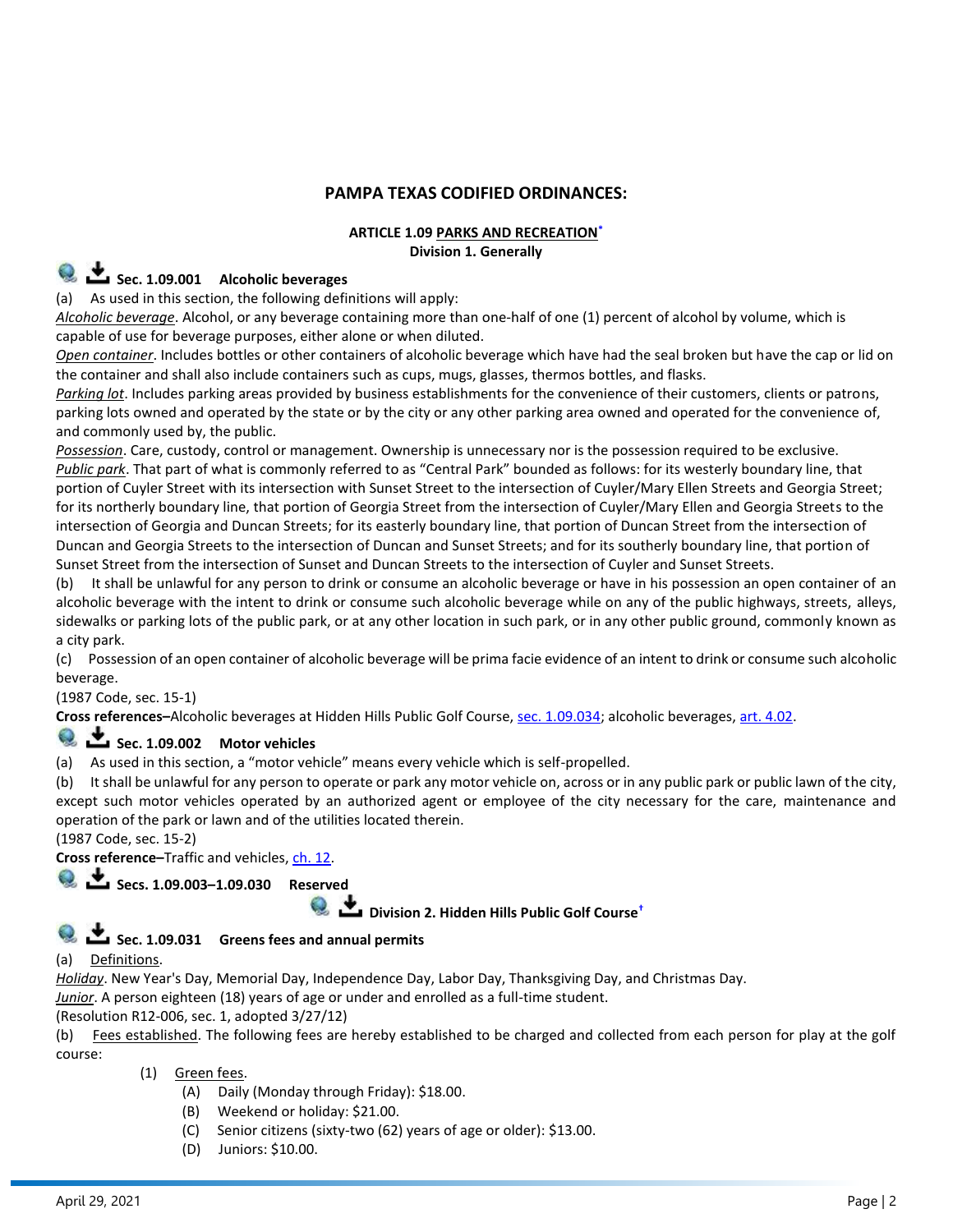#### (Ordinance 1730 adopted 2/24/20)

- (2) Annual permits. To permit play in lieu of above green fees. The annual permit is nontransferable.
	- (A) Juniors: \$225.00.
		- (B) (i) Senior citizen (sixty-two (62) years of age or older): \$525.00.
		- (ii) Senior husband and wife: \$575.00.
		- (C) Single person: \$600.00.
		- (D) Husband and wife: \$700.00.
	- (E) Family (husband, wife, and dependent child or children living in the home): \$800.00.

The fee for renewal of annual permit holders in existence on March 1, 2019, may be paid in equal installments not to exceed twelve (12) monthly installments, which deferred unpaid balance shall bear interest at the prime rate of interest charged by the city's depository. The interest to be charged on each installment agreement made during the city's fiscal year shall be the prime rate charged by said depository on the beginning date of that fiscal year.

(Ordinance 1717 adopted 3/25/19)

(3) Sunset/twilight. The golf pro may post a "sunset" or "twilight" time for commencing play for nine (9) holes or less with the following green fees to apply in lieu of the green fees provided above:

- (A) Monday through Friday: \$14.00.
- (B) Weekend or holiday: \$17.00.

(4) Summer permits. To permit play in lieu of above green fees, for the summer (May 1st–September 30th). The summer permit is nontransferable.

- (A) Single person: \$350.00
- (B) Family (husband, wife, and dependent child or children living in the home): \$400.00.

#### (Ordinance 1714 adopted 2/25/19)

(5) Annual all-inclusive membership permit. To permit play in lieu of above green fees, to permit the use of a golf cart in lieu of cart rental fees below, and to provide unlimited driving range privileges. The annual all-inclusive membership permit is non-transferrable. The fee for the annual all-inclusive membership permit is \$1,500.00 per person.

(A) The fee for the annual all-inclusive membership permit may be paid in installments. If paid by installments, \$400.00 is due and payable upon purchase of the annual all-inclusive membership permit, with equal installments of \$100.00 per month during the remaining 11 months of that year's permit.

(Ordinance 1730 adopted 2/24/20)



(a) The following fees (tax included) are hereby established to be charged and collected for the rental of each golf cart for a single rider:

- (1) For 9 holes or less: \$9.00.
- (2) For 18 holes or less: \$18.00.

(b) The following fees (tax included) are hereby established to be charged and collected for the rental of each golf cart for double riders:

- (1) For 9 holes or less: \$15.00.
- (2) For 18 holes: \$30.00.

(Ordinance 1714 adopted 2/25/19)

### **Q**  $\overset{\bullet}{\bullet}$  Sec. 1.09.033 Private carts

No privately owned golf carts will be permitted upon the golf course. (1987 Code, sec. 15-22)

### Sec. 1.09.034 Alcoholic beverages

The sale of beer will be permitted at the Hidden Hills Public Golf Course. (Ordinance 1440, sec. 1, adopted 8/23/05)

**Cross references–**Alcoholic beverages in Central Park and other city parks, [sec. 1.09.001;](https://z2codes.franklinlegal.net/franklin/DocViewer.jsp?doccode=z20000008&z2collection=pampa#JD_1.09.001) alcoholic beverages, [art. 4.02.](https://z2codes.franklinlegal.net/franklin/DocViewer.jsp?doccode=z20000035&z2collection=pampa#JD_4.02)

### Sec. 1.09.035 Course and cart rules

Local rules regulating the use of the course and the carts at the golf course shall be adopted and approved by resolution of the city commission. (1987 Code, sec. 15-24)

### Sec. 1.09.036 **Exemption from greens fees**

At the discretion of the city's golf professional, other golf professionals and greenskeepers may be permitted to play without the payment of the greens fees as provided under [section 1.09.031](https://z2codes.franklinlegal.net/franklin/DocViewer.jsp?doccode=z20000008&z2collection=pampa#JD_1.09.031) above. (1987 Code, sec. 15-25; Ordinance adopting Code)

# **Ex. 2.09.037** Public schools

In lieu of the fees provided in [section 1.09.031](https://z2codes.franklinlegal.net/franklin/DocViewer.jsp?doccode=z20000008&z2collection=pampa#JD_1.09.031) above, the city manager is authorized to negotiate contracts with public schools for the use of the golf course by school-sponsored golf teams, which contracts shall be subject to approval by the city commission. (1987 Code, sec. 15-26)

 **Secs. 1.09.038–1.09.070 Reserved**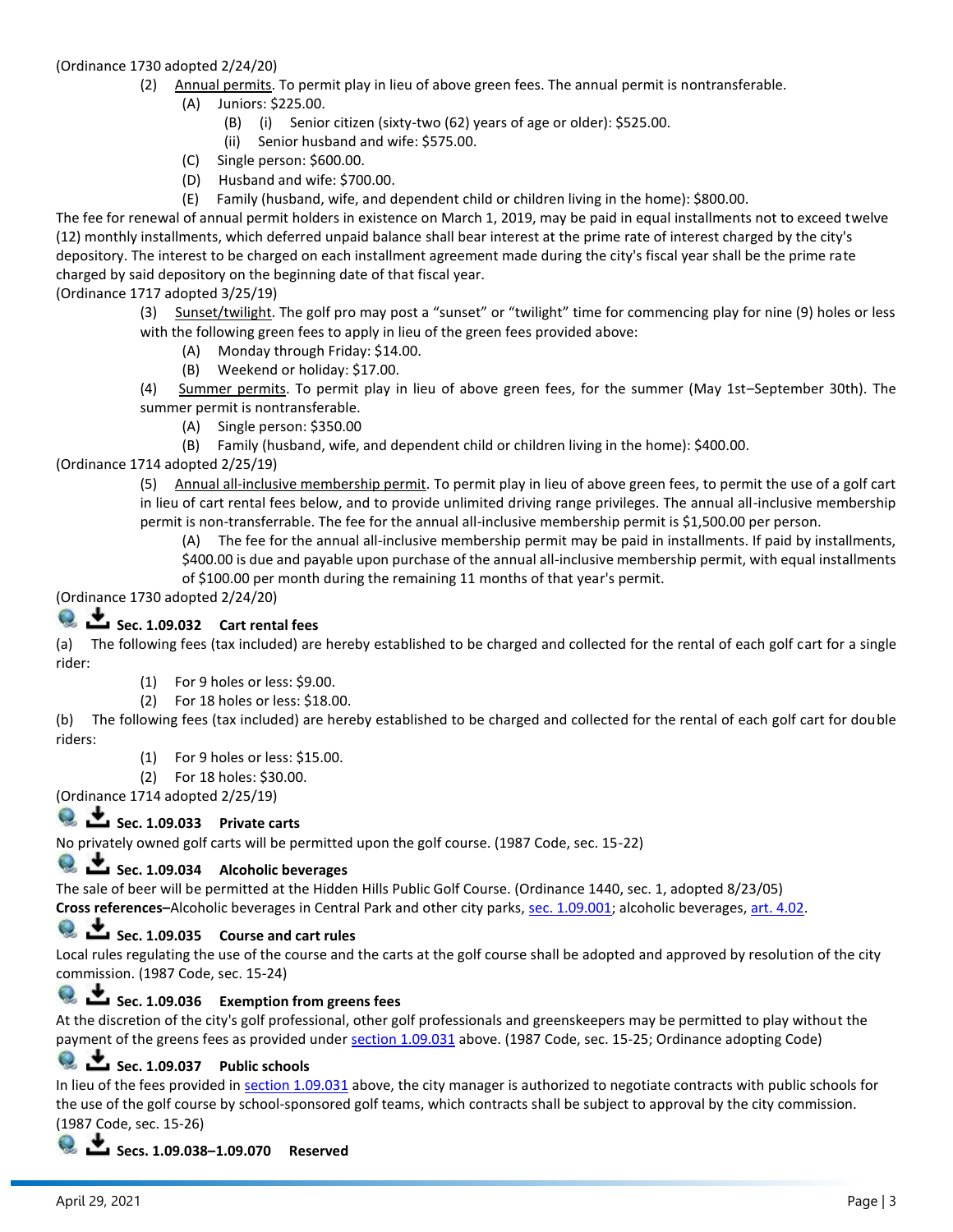

# **Q**  $\underset{\text{Sec. 1.09.071}}{\bullet}$  Definitions

As used in this division, the following definitions shall apply, unless the context dictates otherwise:

*Code*. The Code of Ordinances of the city.

*Group shelter*. The area with restricted access to the facilities which provide both shower and restroom accommodations. *Motor vehicle*. Every vehicle which is self-propelled.

*Open fire*. A fire other than in a self-contained camper-stove; stove within an RV; portable, metal charcoal cooker; or city-provided, permanently installed cookers at the park.

*Owner*. A person having the right of property to or custody of a dog, cat or other domestic animal.

*Park*. Recreation Park except for the areas leased to the Top O' Texas Rodeo Association, gun club, and indoor-shooting range; the Clyde Carruth Livestock Pavilion; and the Hereford Breeder's Association barn.

*Person*. An individual, association, partnership, company, or corporation.

*RV*. A recreational vehicle, camper truck, pickup with camper shell, and pickup with a tailgate tent.

(1987 Code, sec. 15-33)

# **Q**  $\overset{\bullet}{\bullet}$  **Sec. 1.09.072** Motor vehicles

Except as otherwise in this division expressly provided, the provisions of chapter 12 of the code shall be applicable to the park. (1987 Code, sec. 15-34)

# **Sec. 1.09.073 Motor vehicles on roadway[s](https://z2codes.franklinlegal.net/franklin/DocViewer.jsp?doccode=z20000017&z2collection=pampa&showInToc=false#z2Code_z20000017)\***

Every motor vehicle shall be driven only upon the roadways within the park. "Roadways" are those portions of a road improved, designed or ordinarily used for vehicular travel. (1987 Code, sec. 15-35)

# **<u>•</u>** Sec. 1.09.074 Motor vehicle speed

No person shall drive a motor vehicle on a roadway within the park at a speed greater than is reasonable and prudent under the circumstances then existing. The speeds authorized in this section for the roadways within the park shall be lawful, but any speed in excess of the limits specified in this section shall be prima facie evidence that the speed is not reasonable or prudent and that it is unlawful:

(1) Twenty (20) miles per hour on all roadways except in the areas of the boat ramp, RV camping sites, group shelter, and softball complex parking.

(2) Ten (10) miles per hour on all roadways in the areas of the boat ramp, RV camping sites, group shelter, and softball complex parking.

(1987 Code, sec. 15-36)

**Cross reference–**Speed of vehicles, [art. 12.05.](https://z2codes.franklinlegal.net/franklin/DocViewer.jsp?doccode=z20000082&z2collection=pampa#JD_12.05)

### **Sec. 1.09.075 Horses**

No person shall ride or walk a horse in or under the group shelter, on the hike-and-bike trail, fishing pier, siltation dam, or inside the softball complex fence. (1987 Code, sec. 15-37)

Cross references-Animal control, [ch. 2; livestock, art. 2.03.](https://z2codes.franklinlegal.net/franklin/DocViewer.jsp?doccode=z20000018&z2collection=pampa#JD_2.03)

### **Sec. 1.09.076 Hunting**

No person may hunt, catch or trap any bird or game animal within the park. (1987 Code, sec. 15-38)

### **Sec. 1.09.077 Fishing**

(a) Fishing is subject to all laws, rules and regulations of the state parks and wildlife department, except as herein otherwise specifically provided.

- (b) No person may catch and retain in one (1) day more than five (5) fish.
- (c) No person may catch and retain a largemouth bass shorter than fourteen (14) inches.
- (d) No person may catch and retain a channel catfish shorter than nine (9) inches.
- (e) No person may use any fishing device other than a rod and reel or a fixed-line rod.
- (f) No person may fish between the hours of 11:00 p.m. to 5:00 a.m., central time.

(1987 Code, sec. 15-39)

### **Sec. 1.09.078 Firearms**

No person shall discharge a firearm within the park. The term "firearm" shall include, but not be limited to, BB guns, pellet guns, air rifles, air pistols, bows and arrows, and slingshots. (1987 Code, sec. 15-40)

**Cross reference–**Firearms and weapons, [art. 8.02.](https://z2codes.franklinlegal.net/franklin/DocViewer.jsp?doccode=z20000056&z2collection=pampa#JD_8.02)

# **1.09.079 Boating on lake**

No person may operate on the lake:

- (1) A boat longer than twelve (12) feet;
- (2) A canoe longer than seventeen (17) feet;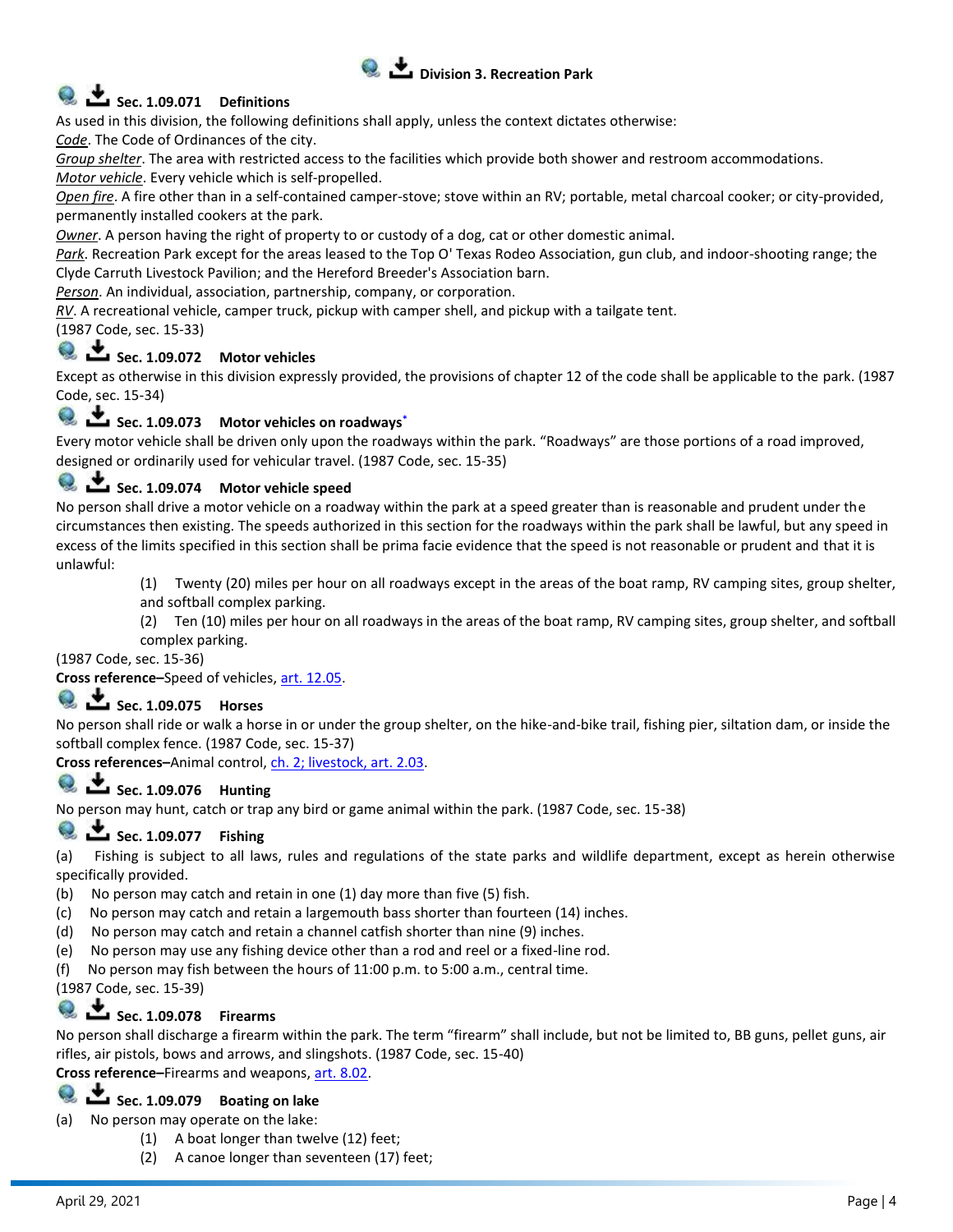- (3) A paddleboat longer than ten (10) feet.
- (b) No such vessel shall be equipped with a motor greater than an electric twelve (12) VDC motor of one and one-half (1-1/2) hp.
- (c) No person may operate a vessel on the lake between dusk and dawn.
- (d) No vessel will be loaded with more persons than permitted by the manufacturer's specifications.

(e) A vessel must have at least one (1) life preserver, life belt, or other device of the sort prescribed by the regulations of the commander of the coast guard for each person on board.

(1987 Code, sec. 15-41)

# Sec. 1.09.080 Prohibited lake uses

No person may on the lake:

- (1) Windsurf, water ski, jet ski, operate a sailboat or use an inner tube floating device.
- (2) Swim in the lake.
- (3) Operate a gasoline-powered vessel of any type.

(1987 Code, sec. 15-42)

# **Sec. 1.09.081 Pets**

Every dog, cat, or other domestic animal shall be under the control of its owner by leash, cage or verbal restraint. (1987 Code, sec. 15-43)

**Cross reference–**Dogs and cats, [art. 2.02.](https://z2codes.franklinlegal.net/franklin/DocViewer.jsp?doccode=z20000018&z2collection=pampa#JD_2.02)

# **Sec. 1.09.082 Camping**

(a) No person shall use a recreational vehicle hookup for more than sixty (60) consecutive days and without at least a three-day interval between uses.

(b) No person shall use any other authorized campsite within the park for more than seven (7) consecutive days and without at least a three-day interval between uses.

(c) No person shall use a recreational vehicle hookup without paying, in advance, the following fees:

- (1) Fifteen dollars (\$15.00) per day per recreational vehicle for Sunday through Thursday.
- (2) Twenty dollars (\$20.00) per day per recreational vehicle for Friday through Sunday.

(d) Exclusive use of the group shelter may be arranged upon at least two (2) weeks' prior notice and payment of an advance fee of fifty dollars (\$50.00) per day. Such advance fee is nonrefundable.

- (e) No person shall park a recreational vehicle other than in the designated recreational vehicle area.
- (f) No person shall camp by any means other than with a recreational vehicle except in the designated tent camping area.

(1987 Code, sec. 15-44; Ordinance adopting Code; Ordinance 1588 adopted 3/5/13)

### **Sec. 1.09.083 Open fires**

No person shall have an open fire within the park. (1987 Code, sec. 15-45)

### **Sec. 1.09.084 Glass bottles**

Glass bottles within the park are prohibited. (1987 Code, sec. 15-46)

### **Secs. 1.09.085–1.09.110 Reserved**



# **Q**  $\overset{\bullet}{\bullet}$  **Sec. 1.09.111** Short title

This division shall be known and may be cited as the "Park Closing Ordinance." (1987 Code, sec. 15-50)

# **Q**  $\bullet$  **Sec. 1.09.112 Definitions**

For the purposes of this division, the following words and phrases shall have the meanings respectively ascribed to them:

*Child*. A person under the age of seventeen (17) years.

*Custodian*. The adult with whom the child resides.

*Guardian*. The person who, under court order, is the guardian of the person of the child or the public or private agency with whom the child has been placed by a court.

*Parent*. The mother, the father, or an adoptive parent, but does not include an individual whose parental rights have been terminated.

*Parks and playgrounds*. All parks and playgrounds within the corporate limits of the city dedicated for public use and maintained and operated by the city as listed and described in exhibit A attached to Ordinance 1207, on file in the city secretary's office, and made a part hereof.

*Person*. An individual seventeen (17) years of age or older or a child if the context so requires or unless specifically provided otherwise.

*Principal residence*. A house, apartment or living quarters where the custodian, guardian, child, parent or person resides. *Remain*. To stay behind, tarry, loiter, idle, wander, stroll or play.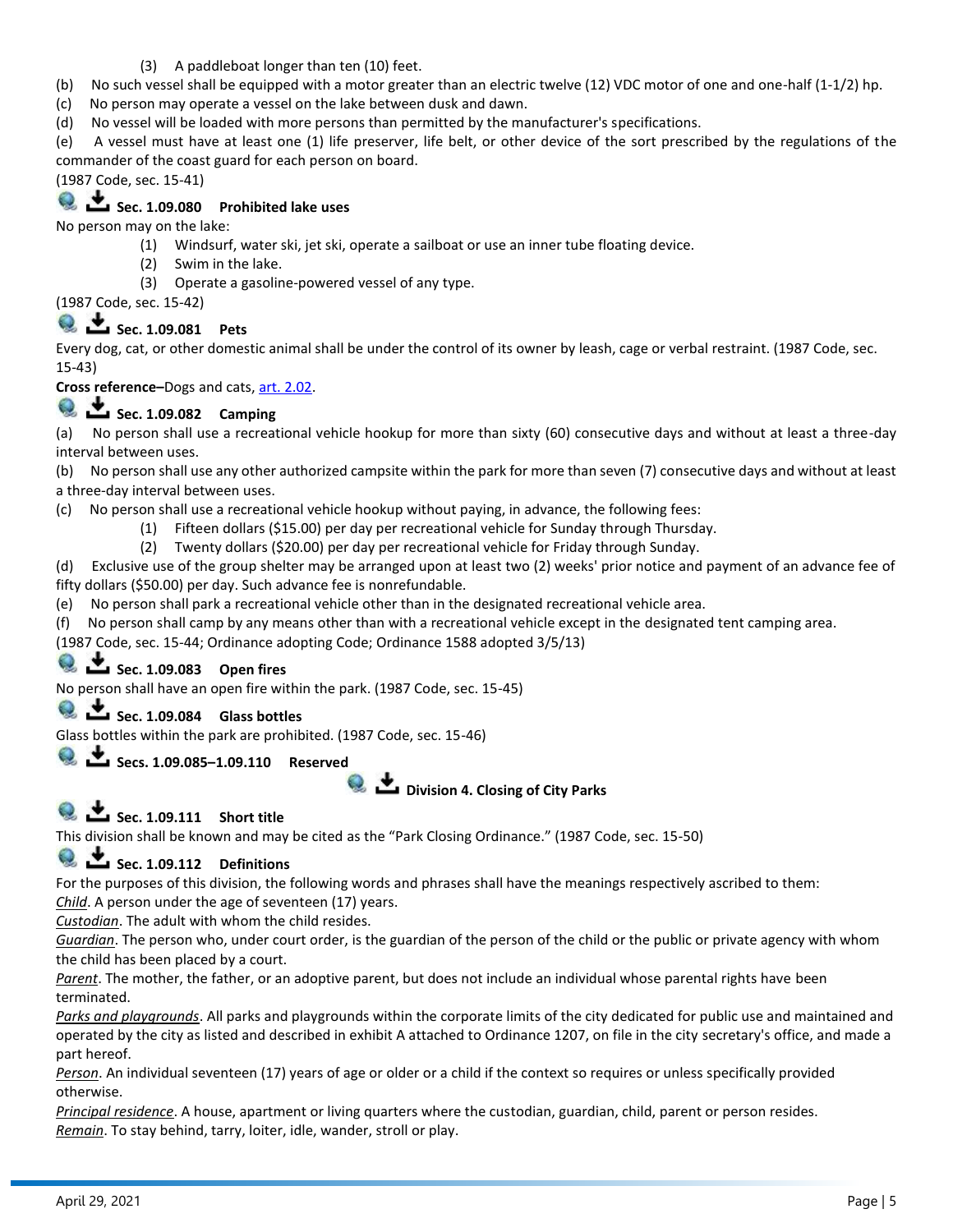*Street*. A way or place, of whatever nature, open to the use of the public as a matter of right for purposes of vehicular travel or in the case of a sidewalk thereof for pedestrian travel. The term "street" includes the legal right-of-way, including, but not limited to, the traffic lanes, curb, sidewalk, whether paved or unpaved, and any grass plots or other grounds found within the legal right-of-way of a street. The term "street" applies irrespective of what the legal right-of-way is formally named or called, whether alley, avenue, court, road, or otherwise.

*Time of night*. The prevailing standard of time, whether Central Standard Time or Central Daylight Saving Time, generally observed at that hour by the public in the city.

(1987 Code, sec. 15-51)

# **Let Sec. 1.09.113** Closing times; permits for special events

(a) It shall be unlawful for a person to enter into, remain in, or use any portion of a park or playground, including streets within the parks or playgrounds, parking areas within parks, and streets or parking areas adjoining a park, between the hours of 11:00 p.m. and 5:00 a.m., without a permit issued by the director of community services.

(b) Permits for special events in parks or playground shall be obtained by written application to the director of community services on a form promulgated for that purpose. The permit shall show the closing time of the event, after which the provisions of subsection (a) above shall apply.

(Ordinance 1636 adopted 7/13/15)

# **Q**  $\overset{\bullet}{\bullet}$  **Sec. 1.09.114 Exceptions**

This division shall not apply to:

(1) Permitted events under [section 1.09.113\(](https://z2codes.franklinlegal.net/franklin/DocViewer.jsp?doccode=z20000008&z2collection=pampa#JD_1.09.113)b) above, except after the time of the closing of event as provided in said [section 1.09.113\(](https://z2codes.franklinlegal.net/franklin/DocViewer.jsp?doccode=z20000008&z2collection=pampa#JD_1.09.113)b).

(2) Recreational vehicles (e.g., motor homes, travel trailers) which are located within the authorized campsites in Hobart Street Park and Recreation Park.

(3) Regarding streets in or adjacent to the park or playground:

(A) When exercising First Amendment rights of free speech, freedom of assembly, or free exercise of religion. If a child, he or she shall evidence the validity of such exercise by carrying a written communication signed by such child and countersigned, if practicable, by a parent, guardian, or custodian which shall state:

- (i) The name, address and telephone number of such child;
- (ii) The name, address, and telephone number of the parent, guardian, or custodian of the child;

(iii) The height, weight, sex, color of eyes and hair, and other relevant physical characteristics of such child; and

(iv) Specifying when, where and in what manner said child will be out (during hours when this division would be otherwise applicable to said child) in the exercise of a First Amendment right specified in such communication.

(B) When the person is in a motor vehicle involved in intrastate or interstate transportation or transportation for which passage along the street is the most direct route. This exception does not apply to persons who are idling, wandering, playing, loitering, lingering, or otherwise remaining (as defined in this division) in a motor vehicle.

(C) When engaged in an emergency errand. If the person is a child, the child shall have in his or her possession, if practicable, a written statement signed by the parent, guardian or custodian which states that the errand is directly related to the health or safety of the parent, guardian or custodian or a family member and that describes the nature of the errand and the safety emergency.

(D) When going to or returning from the person's place of employment. If a child, the child shall carry a written communication in the same manner as provided in subsection (3)(A) above except stating the nature of the child's employment.

(E) When the person is on the sidewalk of the person's principal residence where he or she resides or on the sidewalk of either next-door neighbor, which neighbor is not communicating an objection to the police officer.

(F) When going to or returning from attending an official school or religious activity, or returning home by a

direct route from an official school or religious activity.

(1987 Code, sec. 15-53)

# Sec. 1.09.115 Responsibility of parents, guardians and custodians

It shall be unlawful for the parent, guardian, or custodian of a child to knowingly suffer or permit or by inefficient control to allow the child to be in violation of the park closing imposed under [section 1.09.113\(](https://z2codes.franklinlegal.net/franklin/DocViewer.jsp?doccode=z20000008&z2collection=pampa#JD_1.09.113)a) of this division. (1987 Code, sec. 15-54)

### **Sec. 1.09.116 Enforcement procedures applicable to children**

(a) Any law enforcement officer, upon finding a child in violation of this park closing division, shall ascertain the name and address of such child and warn the child that he or she is in violation hereof and shall direct the child to leave the area by the most direct route. The law enforcement officer shall report such action to the police department, which in turn shall notify the parent(s), guardian, or custodian of such child. Such notice shall be by certified mail, return receipt requested, and shall also include a warning that any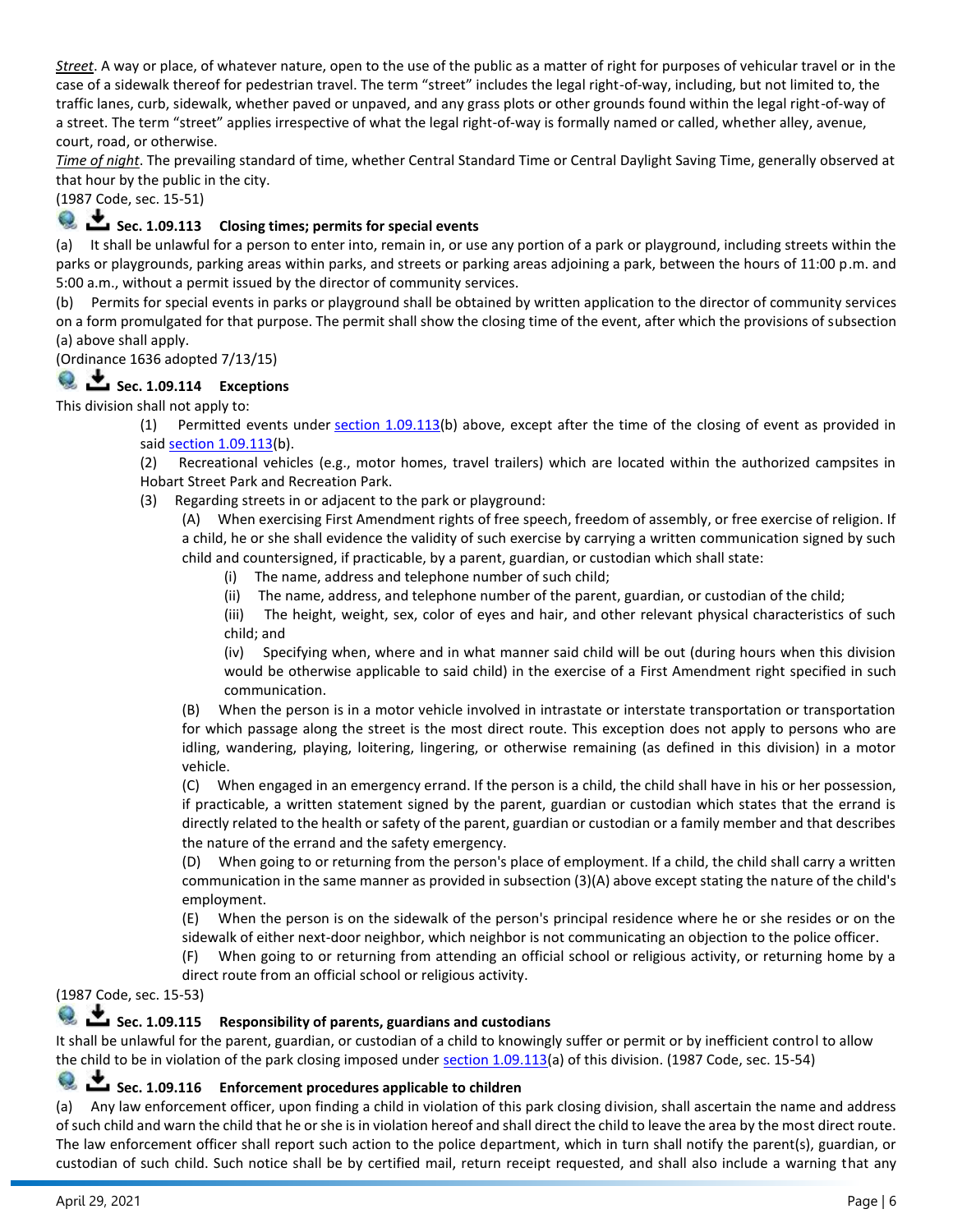subsequent violation will result in full enforcement of parental, guardian or custodial responsibility and applicable penalties. It shall be a legal presumption that such warning sent by certified mail, return receipt requested, postage prepaid, was received by said parent, guardian or custodian.

(b) If such child refuses to heed such warning or direction by any law enforcement officer or refuses to give such law enforcement officer his or her correct name and address, or if the child has been warned on two (2) previous occasions that he or she is in violation of this division, he or she shall be taken into custody and delivered to the proper county juvenile authorities. If the child is under the age of ten (10) years of age, the law enforcement officer shall take the child to the police department if the child's parent, guardian or custodian cannot be located for release of the child. While the child is being detained at the police facility, the officer having custody of the child shall again attempt to contact the parent, guardian, or custodian into whose custody the child may be released. If unable to locate such parent, guardian or custodian, the officer shall notify the state department of family and protective services, child protective services division, for assistance in finding temporary housing for the child.

(1987 Code, sec. 15-55)

# Sec. 1.09.117 Penalties for violations

(a) Any child violating the provisions of this division shall be guilty of a class C misdemeanor and shall be dealt with in accordance with the provisions of title 3 of the Texas Family Code.

(b) The parent(s), guardian, or custodian of a child violating this division shall commit a first offense upon the second violation of this division by a child, which first offense of said parent, guardian or custodian shall be punishable by a fine of not more than fifty dollars (\$50.00) and for each subsequent offense shall be punishable by a fine of not less than one hundred dollars (\$100.00) nor more than five hundred dollars (\$500.00).

(c) Except as provided in subsection (a) above as to a child and subsection (b) above of a parent, guardian or custodian violating [section 1.09.115](https://z2codes.franklinlegal.net/franklin/DocViewer.jsp?doccode=z20000008&z2collection=pampa#JD_1.09.115) above, any person violating the provisions of this division shall be guilty of a class C misdemeanor which shall be punishable by a fine as provided in [section 1.01.009.](https://z2codes.franklinlegal.net/franklin/DocViewer.jsp?doccode=z20000008&z2collection=pampa#JD_1.01.009)

(1987 Code, sec. 15-56)

# Sec. 1.09.118 Proof of violation by child

A law enforcement officer may enforce [section 1.09.113\(](https://z2codes.franklinlegal.net/franklin/DocViewer.jsp?doccode=z20000008&z2collection=pampa#JD_1.09.113)a) and [section 1.09.115](https://z2codes.franklinlegal.net/franklin/DocViewer.jsp?doccode=z20000008&z2collection=pampa#JD_1.09.115) after finding a child in prima facie violation of this division in the absence of convincing evidence such as legal identification tending to show said person is seventeen (17) years of age or older or a valid written communication from the parent, guardian, or custodian which falls within the exceptions under section [1.09.114](https://z2codes.franklinlegal.net/franklin/DocViewer.jsp?doccode=z20000008&z2collection=pampa#JD_1.09.114) of this division. (1987 Code, sec. 15-57)

 **Secs. 1.09.119–1.09.150 Reserved**



# **Sec. 1.09.151 Camping**

(a) No person shall park a recreational vehicle, camper truck, truck cab with sleeping accommodations, pickup with camper shell or pickup with a tailgate tent at Hobart Street Park for longer than twenty-four (24) hours without at least a 48-hour interval between uses.

(b) No person shall camp in Hobart Street Park by use of a tent.

(1987 Code, sec. 15-60)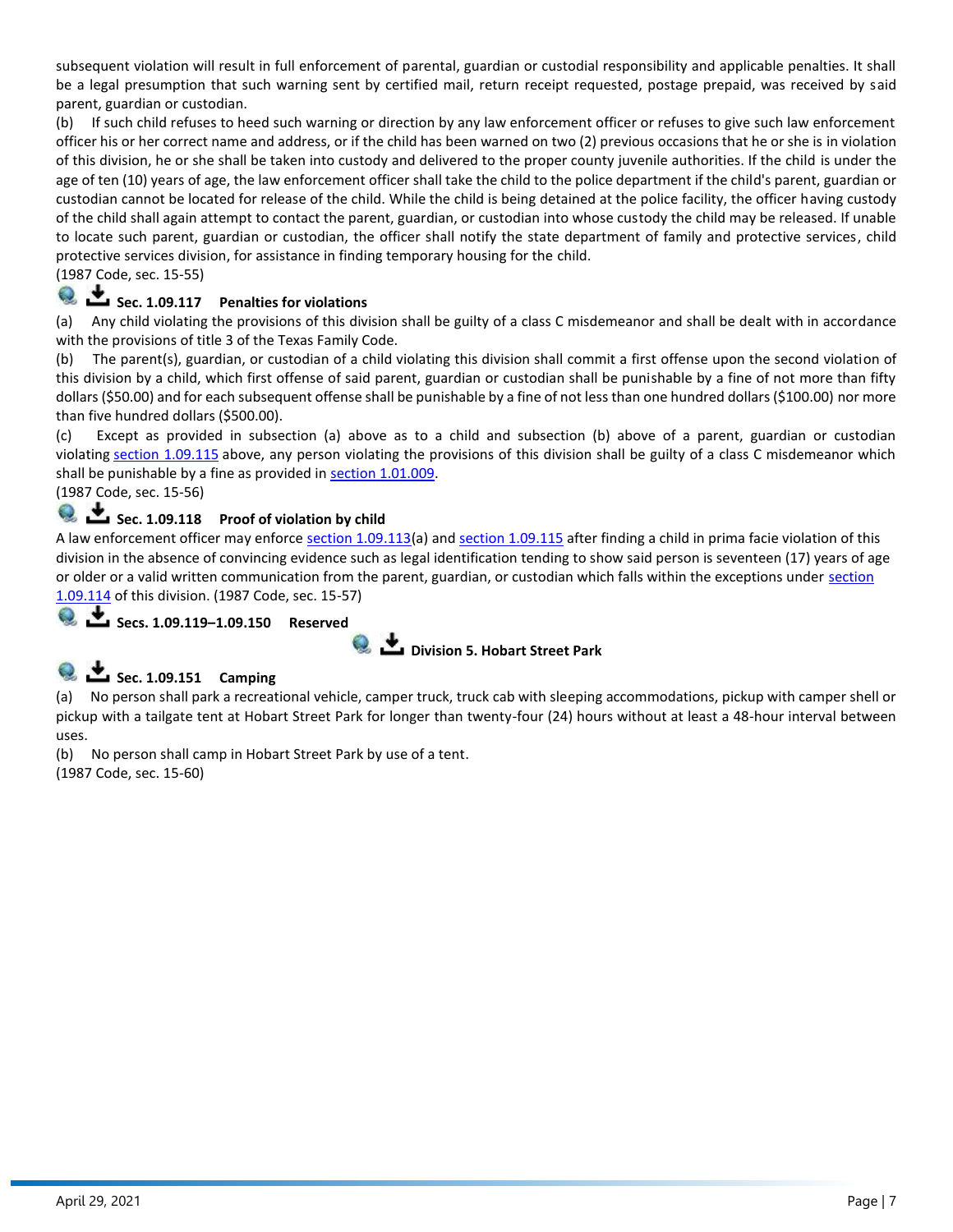

**Staff Report Item D**

Municipal Complex 311 Burton Hill Road Westworth Village, TX 76114 cityofwestworth.com

April 29, 2021 **Council Chambers** Council Chambers **Council Chambers** Council Chambers **Council Chambers** 

### **History:**

The city has not charged a fee for the annual registration of licensed contractors who pull permits in the city. The process to verify the license and insurance or bond is increasing in time. Following a review of numerous other cities, the annual registration fee ranges from \$50 to \$100.

#### **Staff recommendations to City Ordinances:**

Note highlighted items have been added, red-lined items are being removed.

#### **Article 3.03 Contractors**

#### **Sec. 3.03.001 Plumbing**

It shall be unlawful for any person, firm, or corporation who is not registered with the city to engage in the design, installation, construction, maintenance, repair, alteration, or modification of plumbing systems. The registration application shall require the plumbing contractor's name, local address and telephone number, and such other information as the building official may determine appropriate and proper with respect to background, experience, and previous registration of the applicant. It shall be unlawful for any person who is not licensed as a plumber in accordance with the provisions of the law of the state and having failed to register said license with the city to engage in plumbing work as described above.

#### **Sec. 3.03.002 Mechanical**

It shall be unlawful for any person, firm, or corporation who is not registered with the city to engage in the design, installation, construction, maintenance, repair, alteration, or modification of equipment for environment air conditioning, commercial refrigeration, process heating or cooling systems, or ventilation systems. The registration application shall require the mechanical contractor's name, local address and telephone number, and such other information as the building official may determine appropriate and proper with respect to background, experience, and previous registration of the applicant. It shall be unlawful for any person who is not licensed as an air conditioning and refrigeration contractor in accordance with the provisions of the law of the state and having failed to register said license with the city to engage in mechanical work as described above.

#### **Sec. 3.03.003 Electrical**

(a) It shall be unlawful for any person, firm, or corporation who is not registered with the city to engage in the design, installation, construction, maintenance, repair, alteration, or modification of electrical systems. The registration application shall require the electrical contractor's name, local address and telephone number, previous registration of the applicant, and an appropriate showing of qualifications by the applicant.

(b) An appropriate showing of qualifications by an applicant shall be made by the presentation of a valid and current electrician's license issued by a city which first required the taking and passing of the Texas Standard Electrical Examination or any other test for the issuance thereof deemed appropriate by the building official or electrical board.

#### **Sec. 3.03.004 Violations and penalties**

Any person violating any provision of this article shall be fined for each and every day during which any violation of any provision of this article is committed, continued, or permitted in an amount not to exceed \$500.00.

#### **Sec. A3.007 Registration Fee (required by all licensed contractors who pull a permit)** Annual Registration fee: \$100.00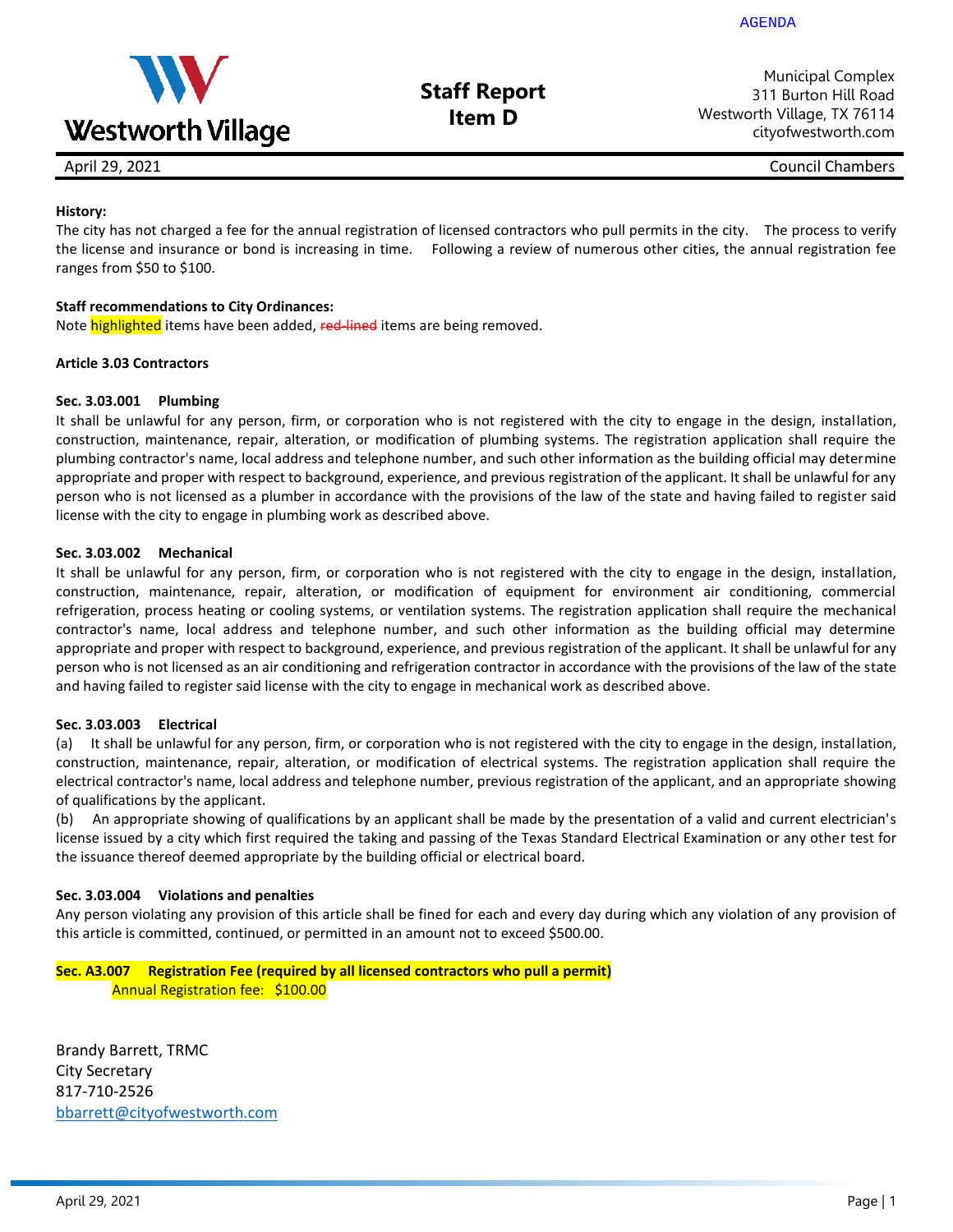

### **Staff Report Item E**

Municipal Complex 311 Burton Hill Road Westworth Village, TX 76114 cityofwestworth.com

April 29, 2021 Council Chambers

### **History:**

This item must be reviewed and approved following a public hearing every three years. This item is on the agenda for discussion only, as Chief Reaves would is proposing adding park curfews.

### **Copy of the last approved ordinance:**

Division 2.Curfew

Sec. 8.02.031 Definitions In this division:

#### *Curfew hours.*

- (1) 11:00 p.m. on any Sunday, Monday, Tuesday, Wednesday, or Thursday, until 6:00 a.m. of the following day;
- (2) 11:59 p.m. on any Friday or Saturday, until 6:00 a.m. of the following day; and
- (3) 8:30a.m. until 3:00p.m. on any Monday, Tuesday, Wednesday, Thursday or Friday during which time the public schools are in session.

*Emergency.* An unforeseen combination of circumstances or the resulting state that calls for immediate action. The term includes, but is not limited to, a fire, a natural disaster, an automobile accident, or any situation requiring immediate action to prevent serious bodily injury or loss of life.

*Establishment.* Any privately owned place of business operated for a profit to which the public is invited, including, but not limited to, any place of amusement or entertainment.

#### *Guardian.*

- (1) A person who, under court order, is the guardian of the person of a minor; or
- (2) A public or private agency with whom a minor has been placed by a court.

*Minor.* Any person under seventeen (17) years of age.

*Officer.* A police officer of the City.

*Operator.* Any individual, firm, association, partnership, or corporation operating, managing, or conducting business as any establishment. The term includes the members or partners of an association or partnership and the officers of a corporation.

#### *Parent.* A person who is:

- (1) A natural parent, adoptive parent, or stepparent of another person; or
- (2) At least eighteen (18) years of age and authorized by a parent or guardian to have the care and custody of a minor.

*Public place.* Any place to which the public, or a substantial group of the public, has access and includes, but is not limited to, streets, highways, parks and the common areas and parking lots of schools, hospitals, apartment houses, office buildings, transportation facilities, commercial shopping centers, and shops.

#### *Remain.* To:

- (1) Linger or stay; or
- (2) Fail to leave premises when requested to do so by an officer or the owner, operator, or other person in control of the premises.

*Serious bodily injury.* Bodily injury that creates a substantial risk of death or that causes death, serious permanent disfigurement, or protracted loss or impairment of the function of any bodily member or organ.

#### See. 8.02.032 Offenses

a) A minor commits an offense if he remains in any public place or on the premises of any establishment within the City during